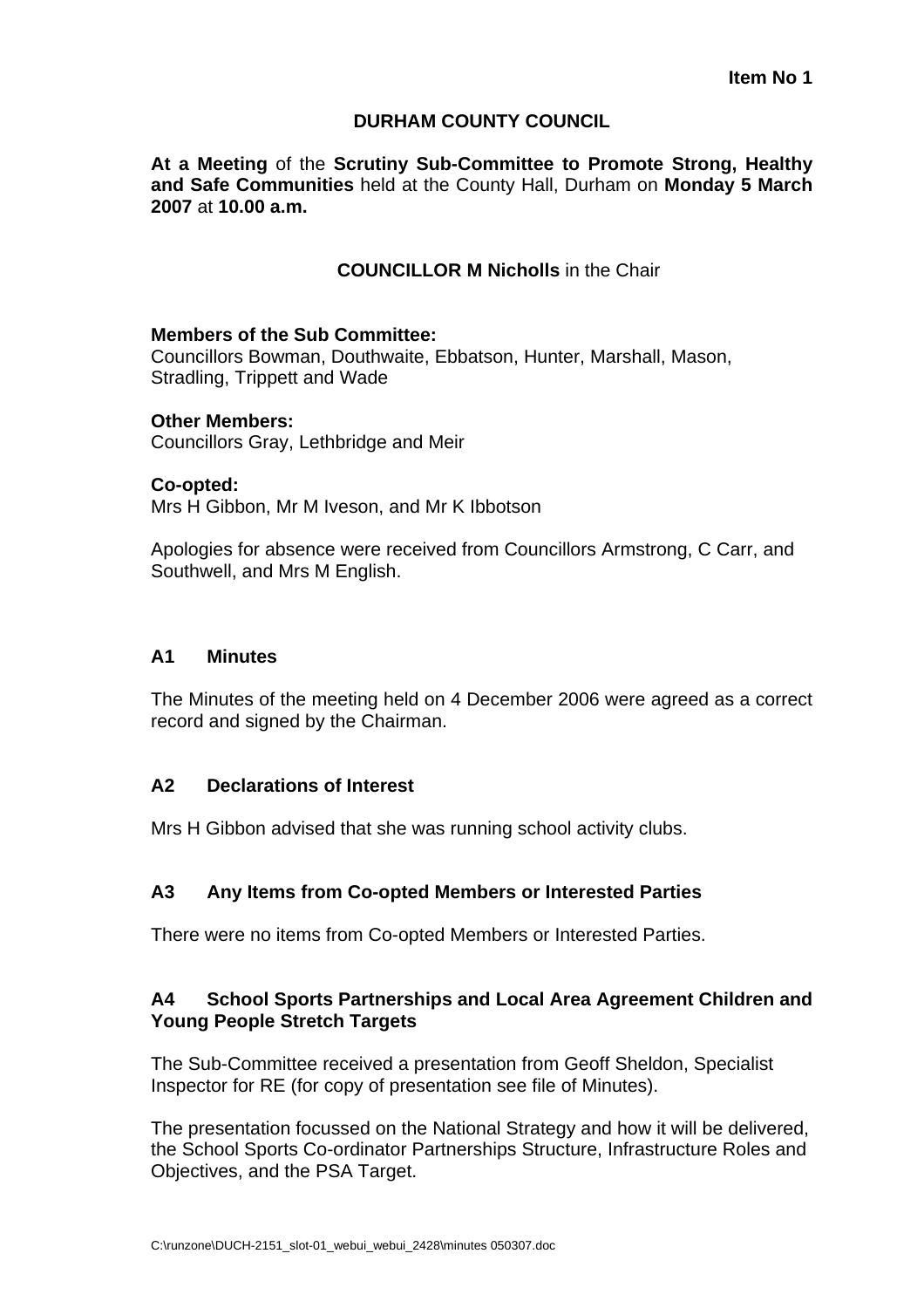The PSA Target that is to enhance the take up of sporting opportunities by 5-16 year olds by increasing the percentage of school children spending at least 2 hours a week on high quality PE and schools sport, within and beyond the curriculum, to 75% by 2006 and 85% by 2008. Although County Durham is above the national average both Derwentside and Sedgefield areas are below it. It was possible for these figures to be broken down into each school and it was suggested that this information be presented to the appropriate MAP and then school governors could raise this with schools.

# **A5 Performance Update for 3rd Quarter of 2006/07**

The Sub-Committee considered a report of the Head of Corporate Policy which provided a performance update for the 3rd quarter of 2006/07 for the authority's corporate priorities, Best Value Performance Indicators and Public Library Service Standards relevant to the Corporate Aim of Promoting Strong, Healthy and Safe Communities (for copy see file of Minutes).

In relation to the number of people in receipt of council tax benefit, Gerald Tomkins would speak to welfare rights to establish the level of potential eligibility.

In response to the concerns being expressed about the statistics relating to road safety, an officer from the road safety section would be asked to attend the next meeting.

## **Resolved:**

That the report be noted, and that subsequent quarterly performance progress reports be received.

# **A6 Adult and Community Services Organisational Structure and Changes**

Peter Appleton, Head of Planning and Performance, Adult and Community Services gave a presentation to the Sub-Committee about the organisational changes within Adult and Community Services (for copy see file of Minutes). The Sub-Committee noted that both Peter Brookes and John Thornberry were leaving the service and asked that they be thanked for their hard work.

Councillor Wade advised that he had difficulty in contacting welfare rights and Peter Appleton advised that a review of the phone lines to welfare rights is being undertaken and he would circulate a list of their phone numbers to members.

#### **Resolved:-**

That thank you letters be sent to Peter Brookes and John Thornberry for their hard work.